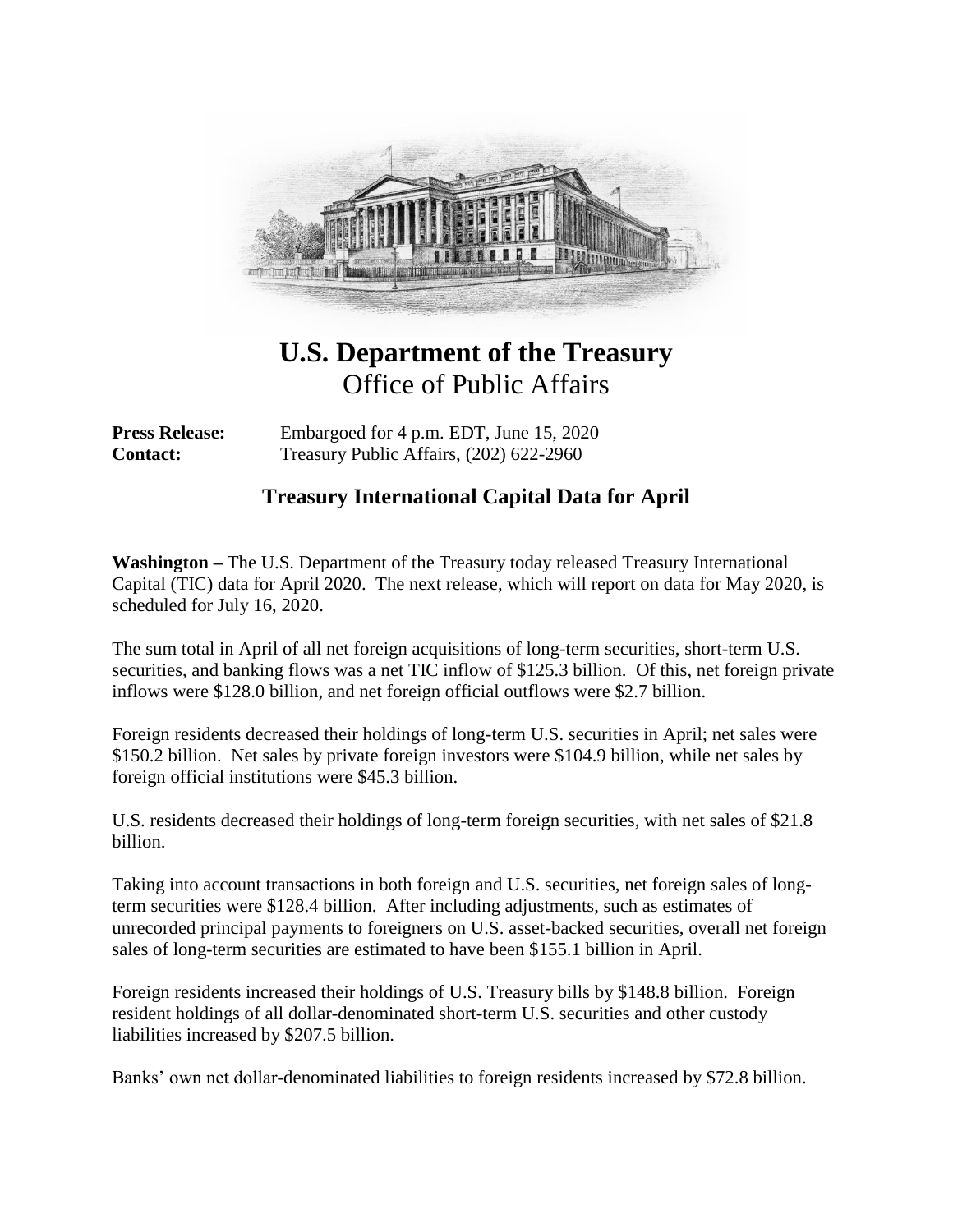Complete data are available on the Treasury website at: [www.treasury.gov/resource-center/data-chart-center/tic/Pages/index.aspx](http://www.treasury.gov/resource-center/data-chart-center/tic/Pages/index.aspx)

## About TIC Data

The monthly data on holdings of long-term securities, as well as the monthly table on Major Foreign Holders of Treasury Securities, reflect foreign holdings of U.S. securities collected primarily on the basis of custodial data. These data help provide a window into foreign ownership of U.S. securities, but they cannot attribute holdings of U.S. securities with complete accuracy. For example, if a U.S. Treasury security purchased by a foreign resident is held in a custodial account in a third country, the true ownership of the security will not be reflected in the data. The custodial data will also not properly attribute U.S. Treasury securities managed by foreign private portfolio managers who invest on behalf of residents of other countries. In addition, foreign countries may hold dollars and other U.S. assets that are not captured in the TIC data. For these reasons, it is difficult to draw precise conclusions from TIC data about changes in the foreign holdings of U.S. financial assets by individual countries.